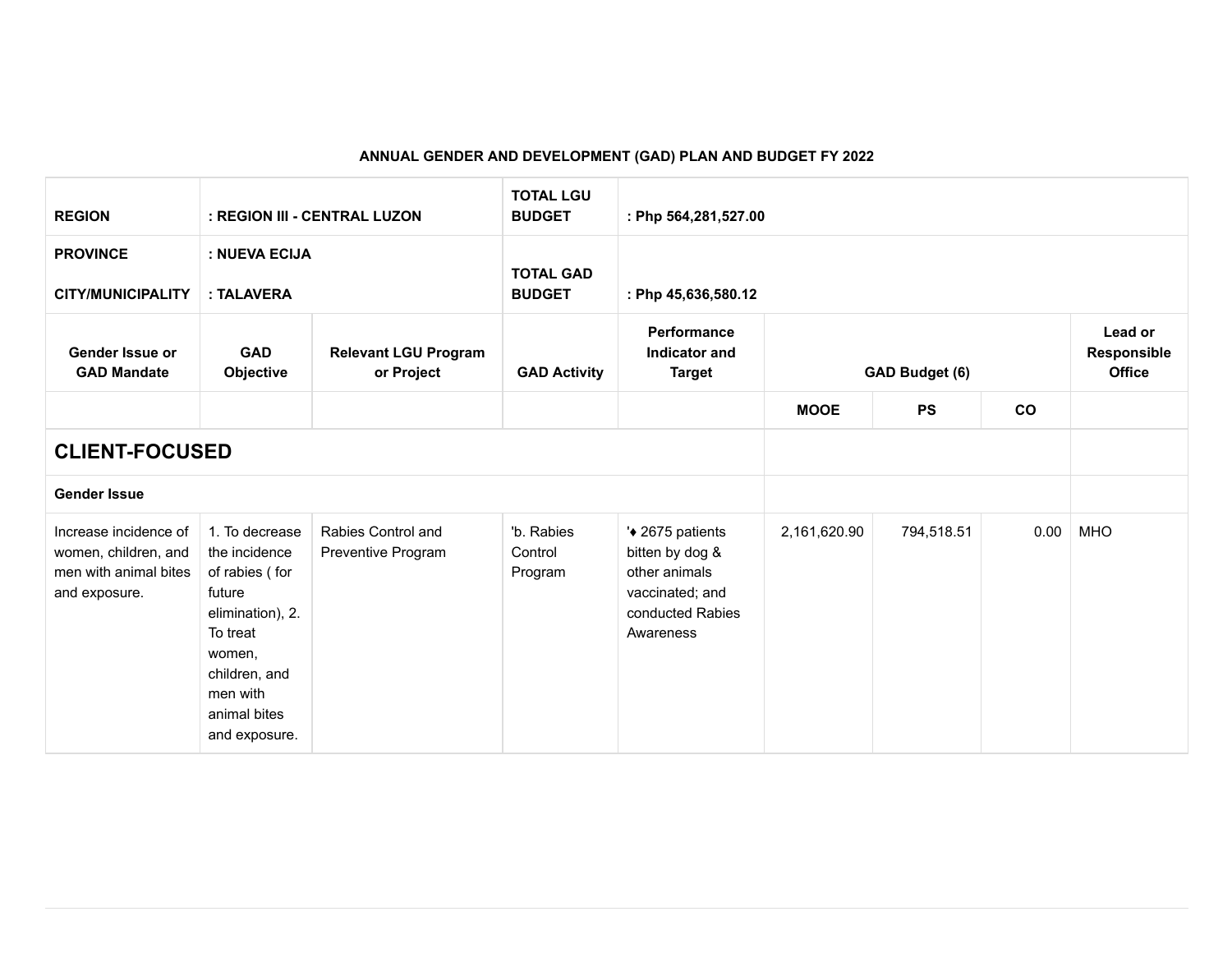| Increasing Incidence<br>of animal bites and<br>exposure among<br>women and children. | 1. To decrease<br>the incidence<br>of rabies (for<br>future<br>elimination), 2.<br>To treat<br>women,<br>children, and<br>men with<br>animal bites<br>and exposure. | Rabies Control and<br>Preventive Program | > Rabies<br>awareness<br>month                                                                               | Conducted<br>awareness<br>campaign<br>to 53 barangays                                           | 21,000.00 | 58,920.00 | 0.00 | mho          |
|--------------------------------------------------------------------------------------|---------------------------------------------------------------------------------------------------------------------------------------------------------------------|------------------------------------------|--------------------------------------------------------------------------------------------------------------|-------------------------------------------------------------------------------------------------|-----------|-----------|------|--------------|
| <b>GAD Mandate</b>                                                                   |                                                                                                                                                                     |                                          |                                                                                                              |                                                                                                 |           |           |      |              |
| MCW SEC. 9.<br>Protection from<br>Violence.                                          | To improve<br>attitude and<br>practices of<br>children,<br>parents and<br>caregivers<br>through<br>intensified<br>nutrition and<br>health<br>education.             | <b>Parent Effectiveness</b><br>Service   | Conduct 10<br>session of<br>Parent<br><b>Effectiveness</b><br>Session to<br>parents of Day<br>Care Children. | 600 parents of Day<br>care Children<br>attended Parent<br><b>Effectiveness</b><br>Service (PES) | 12,412.00 | 73,093.24 | 0.00 | <b>MSWDO</b> |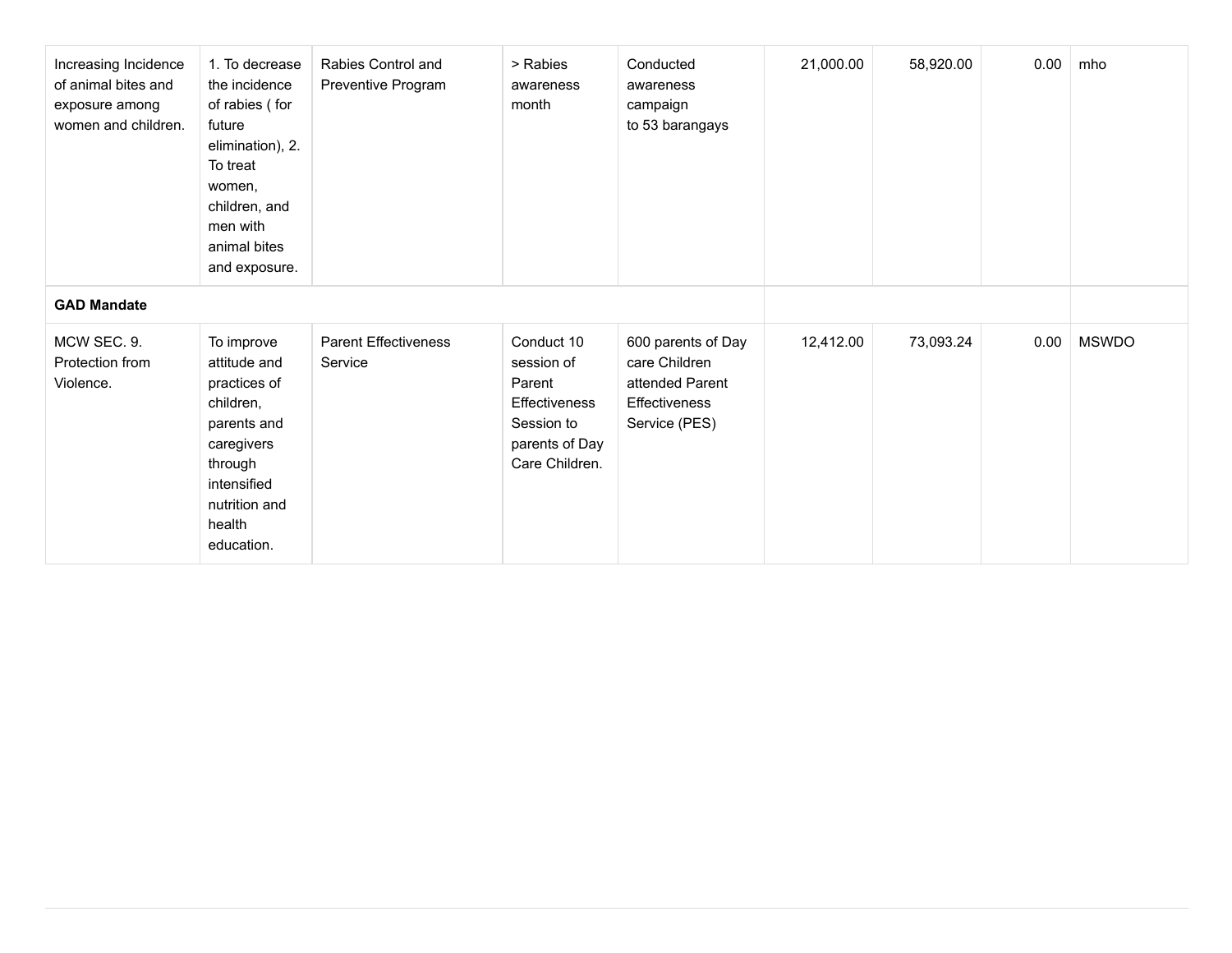| .) Subject to<br>provisions of this<br>Code, health services<br>which include the<br>implementation of<br>health programs<br>projects and on<br>primary health care,<br>maternal and child<br>and communicable<br>and non-<br>communicable<br>disease control | > To decrease<br>atleast 10% of<br>infant and<br>under 5<br>morbidity and<br>mortality rate. | II. Child Care Program<br>> Vitamin A<br>Supplementation | > Provision of<br>Vitamin a to<br>sick children | '◆ 3401 children<br>provided Vitatmin A<br>Supplement/s | 116,000.00 | 130,400.00 | 0.00 | <b>MHO</b> |
|---------------------------------------------------------------------------------------------------------------------------------------------------------------------------------------------------------------------------------------------------------------|----------------------------------------------------------------------------------------------|----------------------------------------------------------|-------------------------------------------------|---------------------------------------------------------|------------|------------|------|------------|
| services; access to<br>secondary and<br>tertiary health                                                                                                                                                                                                       |                                                                                              |                                                          |                                                 |                                                         |            |            |      |            |
| services; purchase of<br>medicines, medical<br>supplies and<br>equipment needed to                                                                                                                                                                            |                                                                                              |                                                          |                                                 |                                                         |            |            |      |            |
| carry out the services<br>enumerated. <<br>LOCAL<br><b>GOVERNMENT</b>                                                                                                                                                                                         |                                                                                              |                                                          |                                                 |                                                         |            |            |      |            |
| CODE OF THE<br>PHILIPPINES,<br>Chapter 2, Section<br>17,(b),(2),(iii)                                                                                                                                                                                         |                                                                                              |                                                          |                                                 |                                                         |            |            |      |            |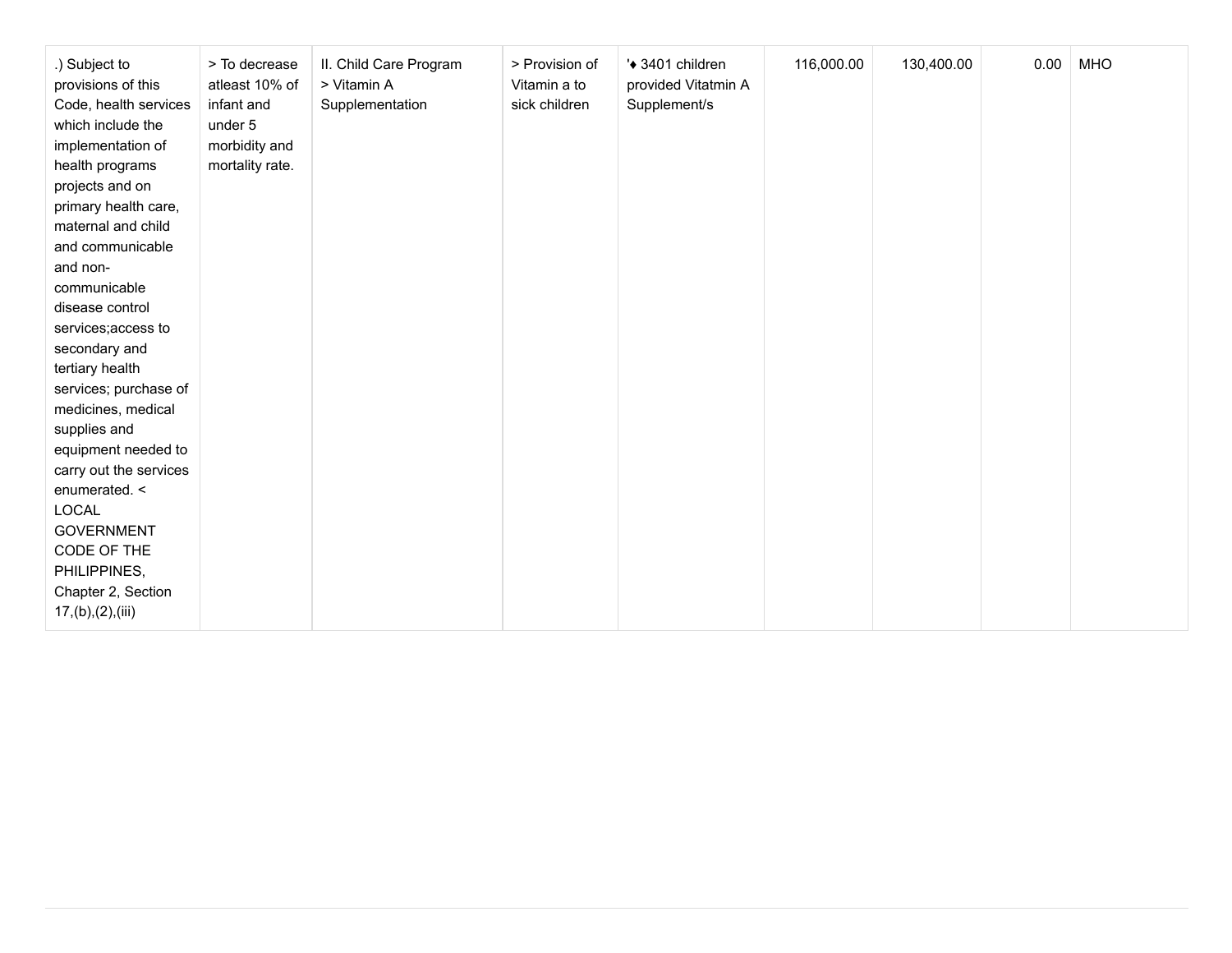| 1.) Subject to<br>provisions of this<br>Code, health services<br>which include the<br>implementation of<br>health programs<br>projects and on<br>primary health care,<br>maternal and child<br>and communicable<br>and non-<br>communicable<br>disease control<br>services; access to<br>secondary and<br>tertiary health<br>services; purchase of<br>medicines, medical<br>supplies and<br>equipment needed to<br>carry out the services<br>enumerated. <<br><b>LOCAL</b><br><b>GOVERNMENT</b><br>CODE OF THE<br>PHILIPPINES,<br>Chapter 2, Section<br>17,(b),(2),(iii) | To inform<br>pregnant<br>women on the<br>importance of<br>antenatal and<br>postnatal care<br>and provide<br>them with<br>proper care. | I. Safe Motherhood and<br>Women Health Program<br>a. Prenatal and Post natal<br>Care | > Master listing<br>of all pregnant<br>women<br>> Reproduction<br>and distribution<br>of IEC<br>materials on<br>safe pregnancy<br>(Mother and<br>Child Booklet,<br>Birth Plan) | 2257 Women were<br>given Pre-Natal and<br>Post Natal Care | 899,975.41 | 1,616,131.00 | 0.00 | <b>MHO</b> |
|--------------------------------------------------------------------------------------------------------------------------------------------------------------------------------------------------------------------------------------------------------------------------------------------------------------------------------------------------------------------------------------------------------------------------------------------------------------------------------------------------------------------------------------------------------------------------|---------------------------------------------------------------------------------------------------------------------------------------|--------------------------------------------------------------------------------------|--------------------------------------------------------------------------------------------------------------------------------------------------------------------------------|-----------------------------------------------------------|------------|--------------|------|------------|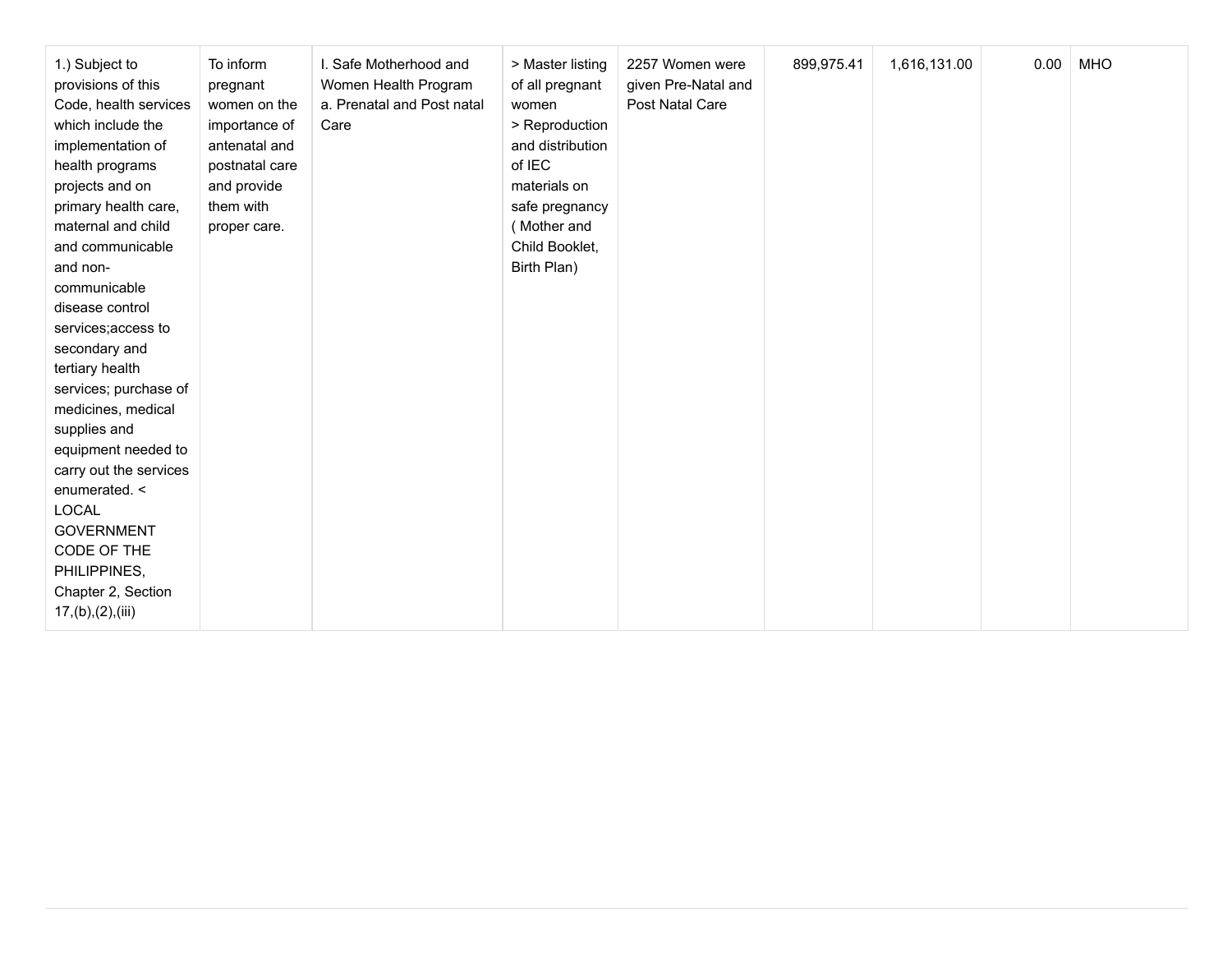| 1.) Subject to<br>provisions of this<br>Code, health services<br>which include the<br>implementation of<br>health programs<br>projects and on<br>primary health care,<br>maternal and child<br>and communicable<br>and non-<br>communicable<br>disease control<br>services; access to<br>secondary and<br>tertiary health<br>services; purchase of<br>medicines, medical<br>supplies and<br>equipment needed to<br>carry out the services<br>enumerated. <<br>LOCAL<br><b>GOVERNMENT</b><br>CODE OF THE<br>PHILIPPINES,<br>Chapter 2, Section | To inform<br>pregnant<br>women on the<br>importance of<br>antenatal and<br>postnatal care<br>and provide<br>them with<br>proper care. | I. Safe Motherhood and<br>Women Health Program<br>a. Prenatal and Post natal<br>Care | <b>Buntis Class/</b><br>Congress | '◆ 300 Pregnant<br>women were given<br>proper counseling<br>about safe<br>motherhood and<br>received buntis kit | 97,500.00 | 45,200.00 | 0.00 | <b>MHO</b> |
|-----------------------------------------------------------------------------------------------------------------------------------------------------------------------------------------------------------------------------------------------------------------------------------------------------------------------------------------------------------------------------------------------------------------------------------------------------------------------------------------------------------------------------------------------|---------------------------------------------------------------------------------------------------------------------------------------|--------------------------------------------------------------------------------------|----------------------------------|-----------------------------------------------------------------------------------------------------------------|-----------|-----------|------|------------|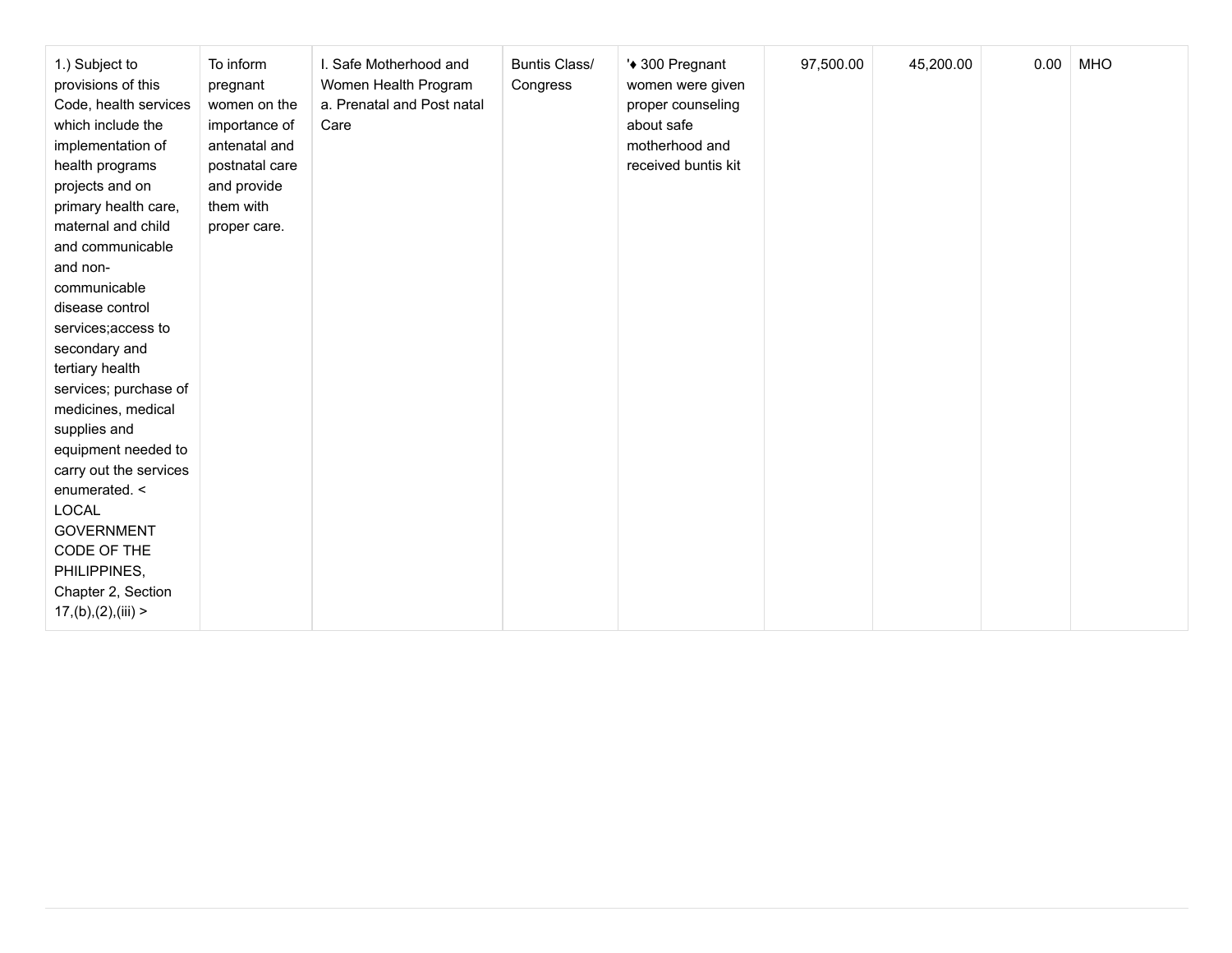| 1.) Subject to<br>provisions of this<br>Code, health services<br>which include the<br>implementation of<br>health programs<br>projects and on<br>primary health care,<br>maternal and child<br>and communicable<br>and non-<br>communicable<br>disease control<br>services; access to<br>secondary and<br>tertiary health<br>services; purchase of<br>medicines, medical<br>supplies and<br>equipment needed to<br>carry out the services<br>enumerated. <<br>LOCAL<br><b>GOVERNMENT</b><br>CODE OF THE<br>PHILIPPINES,<br>Chapter 2, Section | To encourage<br>deliveries by<br>birth<br>attendants in<br>proper birthing<br>facilities | I. Safe Motherhood and<br>Women Health Program<br>b. Perinatal and Post natal | 1. Purchase of<br>medical<br>supplies and<br>medicines for<br>birthing.<br>2. Giving<br>Ferrous sulfate<br>to all pregnant<br>and lactating<br>mothers. | '◆ 2257 pregnant<br>women were given<br>proper care during<br>and after delivery | 1,249,594.53 | 1,910,903.28 | 0.00 | <b>MHO</b> |
|-----------------------------------------------------------------------------------------------------------------------------------------------------------------------------------------------------------------------------------------------------------------------------------------------------------------------------------------------------------------------------------------------------------------------------------------------------------------------------------------------------------------------------------------------|------------------------------------------------------------------------------------------|-------------------------------------------------------------------------------|---------------------------------------------------------------------------------------------------------------------------------------------------------|----------------------------------------------------------------------------------|--------------|--------------|------|------------|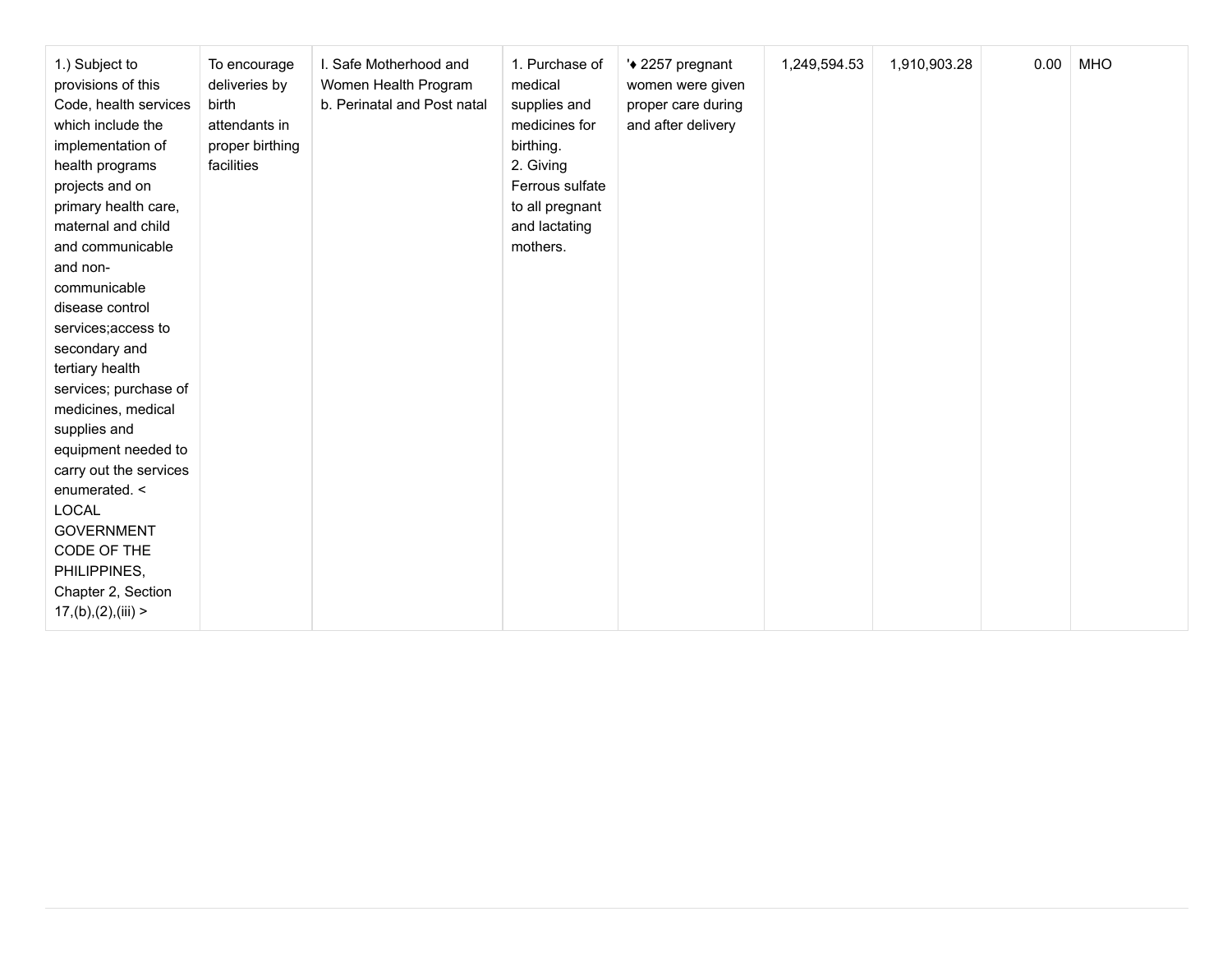| 1.) Subject to<br>provisions of this<br>Code, health services<br>which include the<br>implementation of<br>health programs<br>projects and on<br>primary health care,<br>maternal and child<br>and communicable<br>and non-<br>communicable | To encourage<br>deliveries by<br>birth<br>attendants in<br>proper birthing<br>facilities | b. Perinatal and Post natal | > safe<br>motherhood<br>advocacy | ◆ 287 BHWs were<br>oriented regarding<br>safe motherhood | 5,000.00 | 57,000.00 | 0.00 | <b>MHO</b> |
|---------------------------------------------------------------------------------------------------------------------------------------------------------------------------------------------------------------------------------------------|------------------------------------------------------------------------------------------|-----------------------------|----------------------------------|----------------------------------------------------------|----------|-----------|------|------------|
| disease control                                                                                                                                                                                                                             |                                                                                          |                             |                                  |                                                          |          |           |      |            |
| services; access to                                                                                                                                                                                                                         |                                                                                          |                             |                                  |                                                          |          |           |      |            |
| secondary and                                                                                                                                                                                                                               |                                                                                          |                             |                                  |                                                          |          |           |      |            |
| tertiary health                                                                                                                                                                                                                             |                                                                                          |                             |                                  |                                                          |          |           |      |            |
| services; purchase of                                                                                                                                                                                                                       |                                                                                          |                             |                                  |                                                          |          |           |      |            |
| medicines, medical                                                                                                                                                                                                                          |                                                                                          |                             |                                  |                                                          |          |           |      |            |
| supplies and                                                                                                                                                                                                                                |                                                                                          |                             |                                  |                                                          |          |           |      |            |
| equipment needed to                                                                                                                                                                                                                         |                                                                                          |                             |                                  |                                                          |          |           |      |            |
| carry out the services                                                                                                                                                                                                                      |                                                                                          |                             |                                  |                                                          |          |           |      |            |
| enumerated. <                                                                                                                                                                                                                               |                                                                                          |                             |                                  |                                                          |          |           |      |            |
| LOCAL                                                                                                                                                                                                                                       |                                                                                          |                             |                                  |                                                          |          |           |      |            |
| <b>GOVERNMENT</b><br>CODE OF THE                                                                                                                                                                                                            |                                                                                          |                             |                                  |                                                          |          |           |      |            |
| PHILIPPINES,                                                                                                                                                                                                                                |                                                                                          |                             |                                  |                                                          |          |           |      |            |
| Chapter 2, Section                                                                                                                                                                                                                          |                                                                                          |                             |                                  |                                                          |          |           |      |            |
| 17,(b),(2),(iii)                                                                                                                                                                                                                            |                                                                                          |                             |                                  |                                                          |          |           |      |            |
|                                                                                                                                                                                                                                             |                                                                                          |                             |                                  |                                                          |          |           |      |            |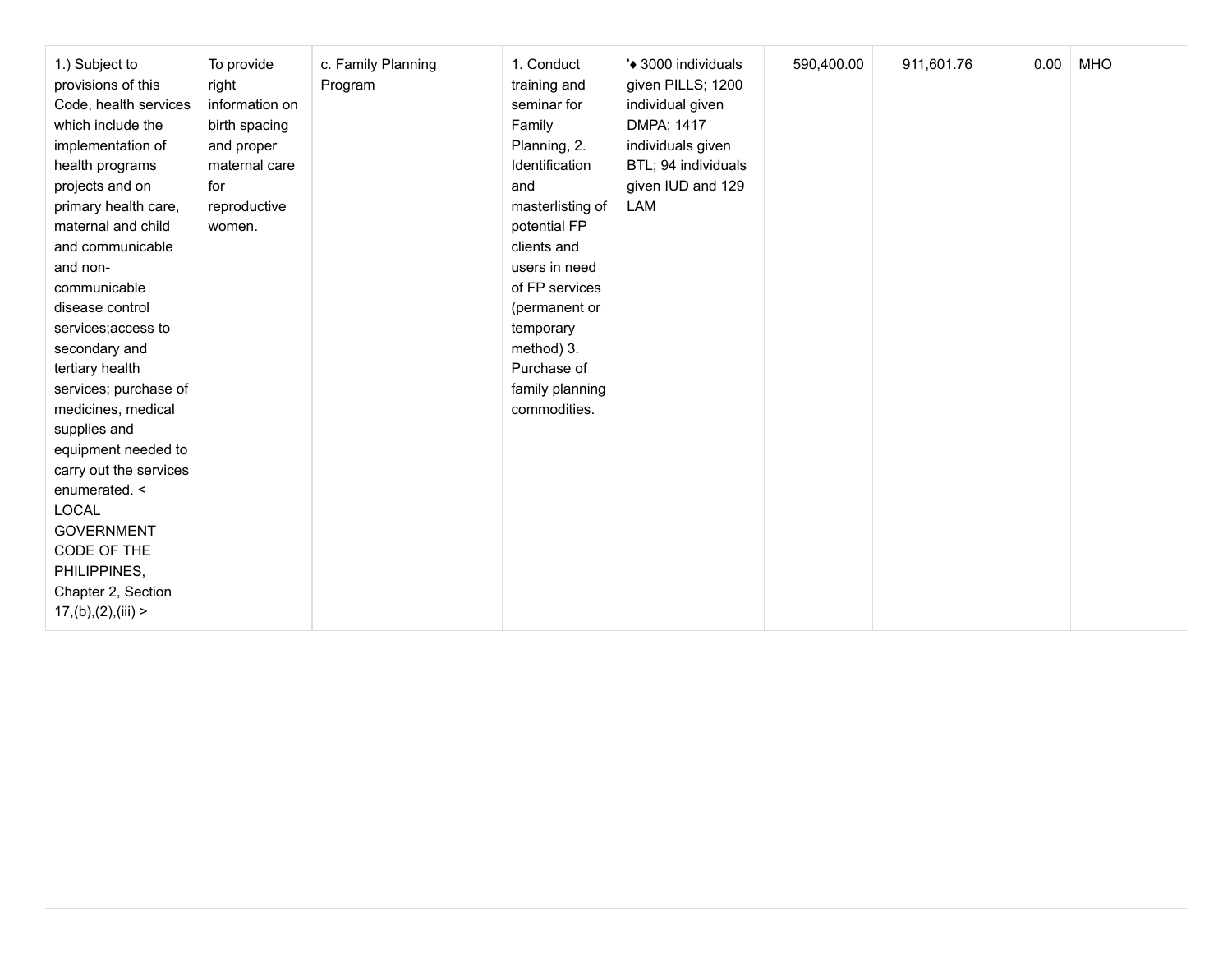| 1.) Subject to<br>provisions of this<br>Code, health services<br>which include the<br>implementation of<br>health programs<br>projects and on<br>primary health care,<br>maternal and child<br>and communicable<br>and non-<br>communicable<br>disease control<br>services; access to<br>secondary and<br>tertiary health<br>services; purchase of<br>medicines, medical<br>supplies and<br>equipment needed to<br>carry out the services<br>enumerated. <<br><b>LOCAL</b><br><b>GOVERNMENT</b><br>CODE OF THE<br>PHILIPPINES, | To provide<br>right<br>information on<br>birth spacing<br>and proper<br>maternal care<br>for<br>reproductive<br>women | c. Family Planning<br>Program | 1. Conduct<br><b>Usapan Family</b><br>Planning to<br>every<br>Barangays. 2.<br>Conduct<br>Information,<br>Education<br>Campaign on<br>Family<br>Planning<br>Program<br>through<br>Mother's Class,<br>Radio Program<br>on FP services,<br>Pre-Marriage<br>Counselling | <b>Conducted Family</b><br>Planning Usapan in<br>at least 10 Brgys | 42,500.00 | 67,000.00 | 0.00 | <b>MHO</b> |
|--------------------------------------------------------------------------------------------------------------------------------------------------------------------------------------------------------------------------------------------------------------------------------------------------------------------------------------------------------------------------------------------------------------------------------------------------------------------------------------------------------------------------------|-----------------------------------------------------------------------------------------------------------------------|-------------------------------|----------------------------------------------------------------------------------------------------------------------------------------------------------------------------------------------------------------------------------------------------------------------|--------------------------------------------------------------------|-----------|-----------|------|------------|
| Chapter 2, Section<br>17,(b),(2),(iii)                                                                                                                                                                                                                                                                                                                                                                                                                                                                                         |                                                                                                                       |                               |                                                                                                                                                                                                                                                                      |                                                                    |           |           |      |            |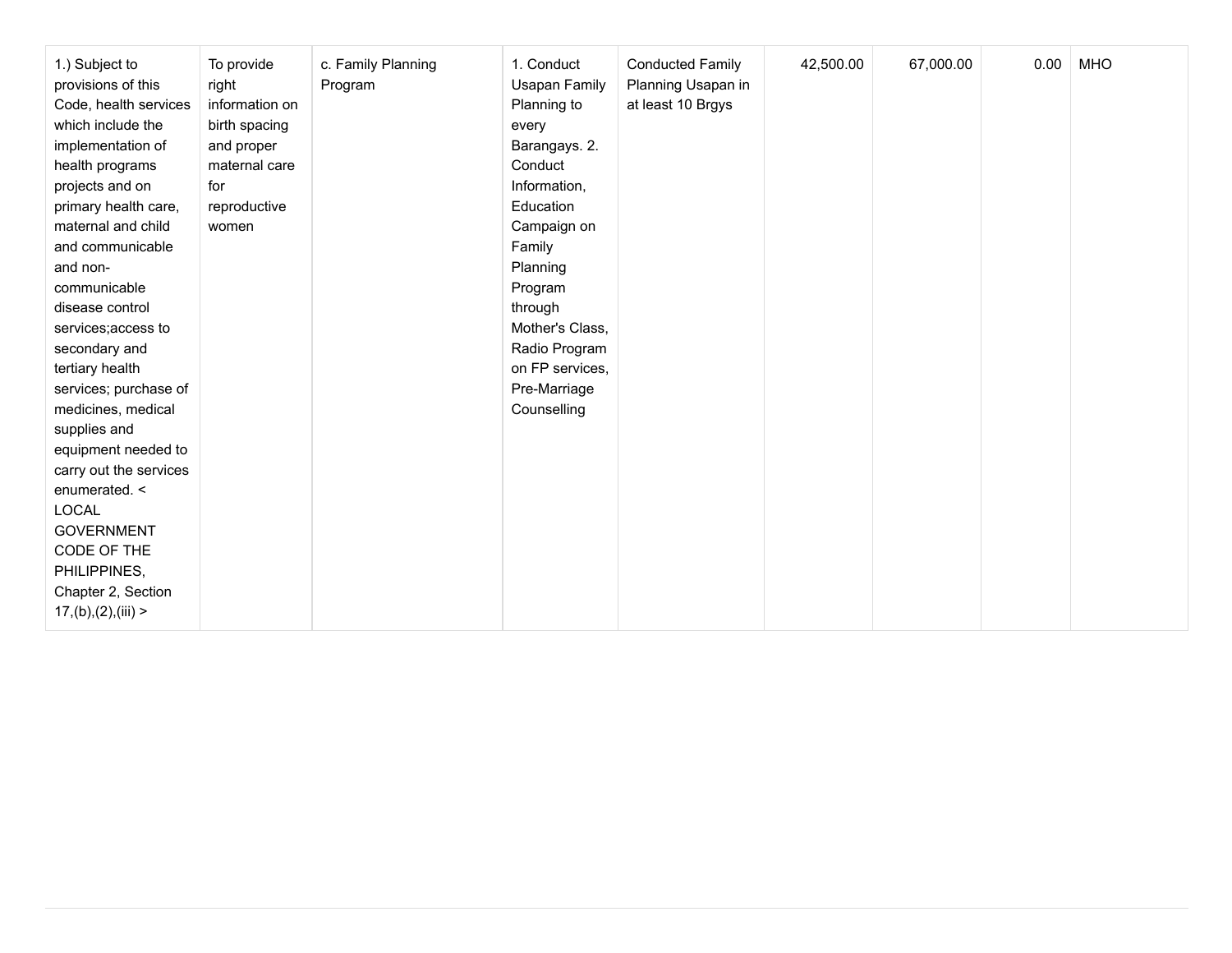| 1.) Subject to<br>provisions of this<br>Code, health services<br>which include the<br>implementation of<br>health programs<br>projects and on<br>primary health care,<br>maternal and child<br>and communicable<br>and non-<br>communicable<br>disease control<br>services; access to<br>secondary and<br>tertiary health<br>services; purchase of<br>medicines, medical<br>supplies and<br>equipment needed to<br>carry out the services<br>enumerated. <<br>LOCAL<br><b>GOVERNMENT</b><br>CODE OF THE<br>PHILIPPINES,<br>Chapter 2, Section<br>17,(b),(2),(iii) | To reduce<br>atleast 10%<br>the morbidity<br>and mortality<br>among<br>children<br>against the<br>most common<br>vaccine<br>preventable<br>diseases. | II. Child Care Program<br>a. a. EPI (Expanded<br>Program on Immunization) | 1.a. Conduct<br>immunization<br>to all children<br>below 1 year<br>old. B.<br>Purchase<br>logistic support<br>such as<br>needles, cotton<br>and syringes. | 2601 infants/<br>toddlers fully<br>immunized | 3,132,112.00 | 78,900.00 | 500,000.00 | <b>MHO</b> |
|-------------------------------------------------------------------------------------------------------------------------------------------------------------------------------------------------------------------------------------------------------------------------------------------------------------------------------------------------------------------------------------------------------------------------------------------------------------------------------------------------------------------------------------------------------------------|------------------------------------------------------------------------------------------------------------------------------------------------------|---------------------------------------------------------------------------|-----------------------------------------------------------------------------------------------------------------------------------------------------------|----------------------------------------------|--------------|-----------|------------|------------|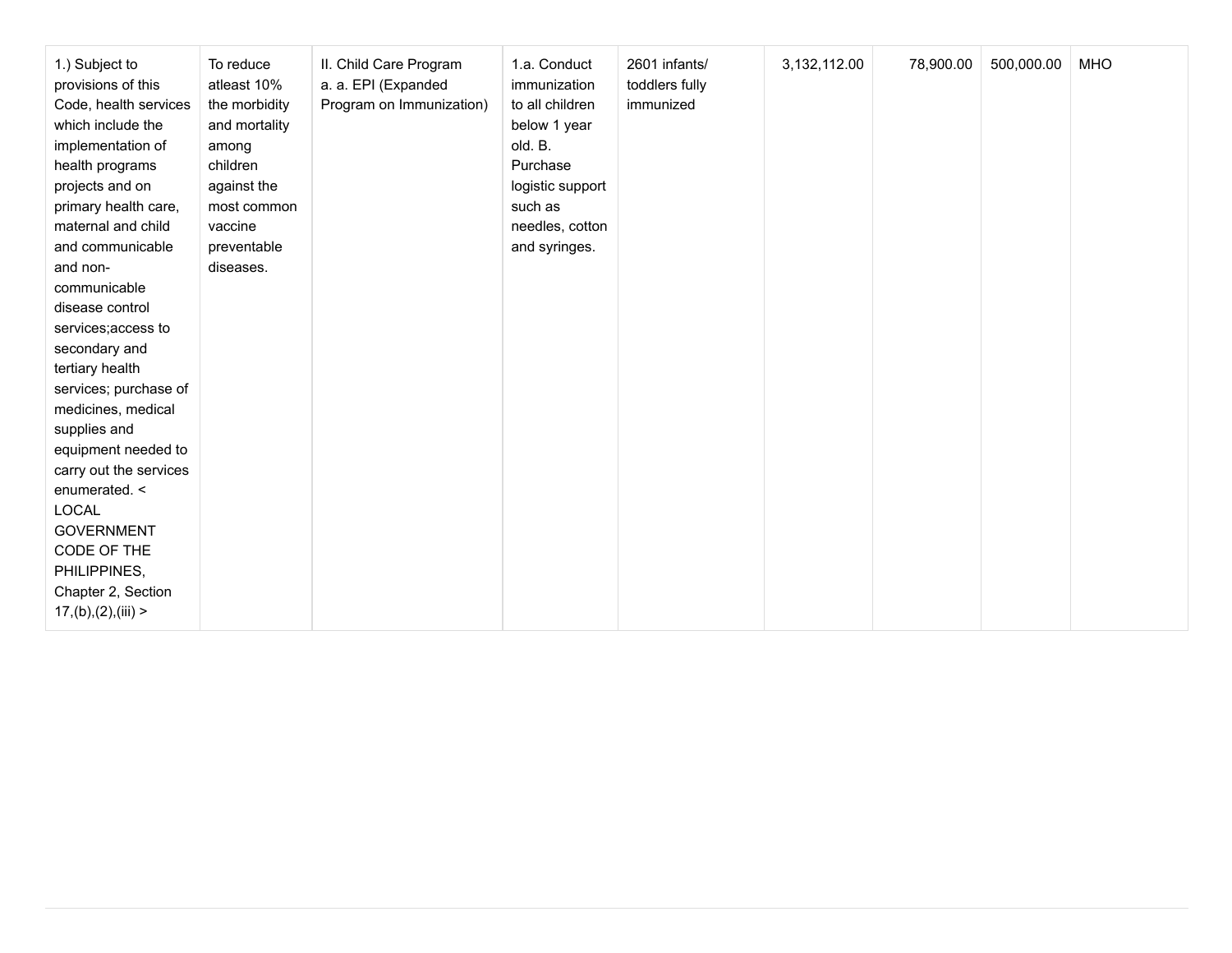| 1.) Subject to<br>provisions of this<br>Code, health services<br>which include the<br>implementation of<br>health programs<br>projects and on<br>primary health care,<br>maternal and child<br>and communicable<br>and non-<br>communicable<br>disease control<br>services; access to<br>secondary and<br>tertiary health<br>services; purchase of<br>medicines, medical<br>supplies and<br>equipment needed to<br>carry out the services<br>enumerated. <<br>LOCAL<br><b>GOVERNMENT</b><br>CODE OF THE<br>PHILIPPINES,<br>Chapter 2, Section | II. Child Care Program<br>To reduce<br>atleast 10%<br>a. EPI (Expanded Program<br>on Immunization)<br>the morbidity<br>and mortality<br>among<br>children<br>against the<br>most common<br>vaccine<br>preventable<br>diseases. | > Data Quality<br>Check | 20,900.00<br>'4 Data Quality<br>Checking done | 89,200.00 | 0.00 | <b>MHO</b> |
|-----------------------------------------------------------------------------------------------------------------------------------------------------------------------------------------------------------------------------------------------------------------------------------------------------------------------------------------------------------------------------------------------------------------------------------------------------------------------------------------------------------------------------------------------|--------------------------------------------------------------------------------------------------------------------------------------------------------------------------------------------------------------------------------|-------------------------|-----------------------------------------------|-----------|------|------------|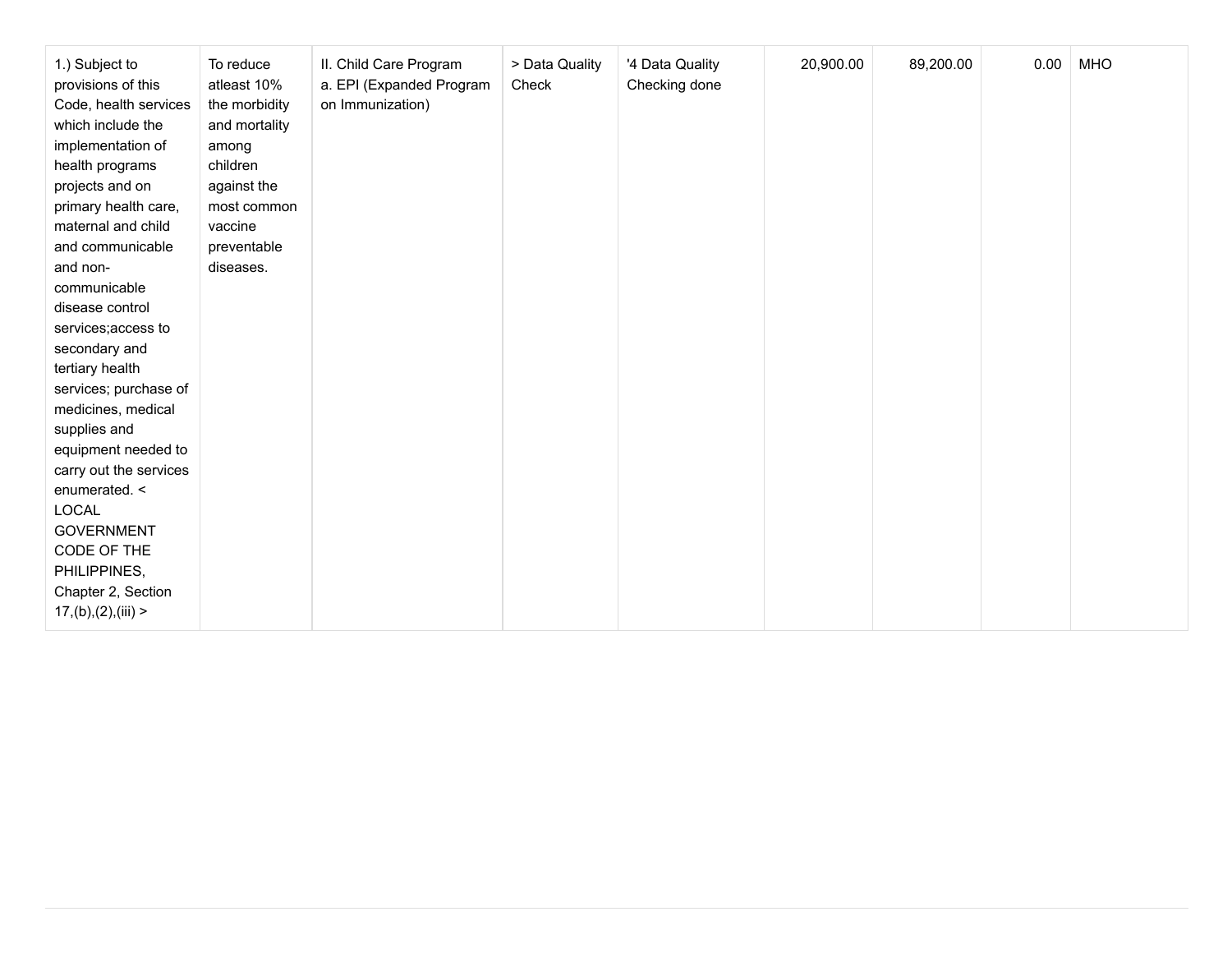| 1.) Subject to<br>provisions of this<br>Code, health services<br>which include the<br>implementation of<br>health programs<br>projects and on<br>primary health care,<br>maternal and child<br>and communicable<br>and non-<br>communicable<br>disease control<br>services; access to<br>secondary and<br>tertiary health<br>services; purchase of<br>medicines, medical<br>supplies and<br>equipment needed to<br>carry out the services<br>enumerated. <<br>LOCAL<br><b>GOVERNMENT</b><br>CODE OF THE<br>PHILIPPINES,<br>Chapter 2, Section | > To decrease<br>atleast 10% of<br>infant and<br>under 5<br>morbidity and<br>mortality rate | II. Child Care Program<br>b. CARI (Control of Acute<br>Respiratory Infection) | >Provision of<br>medicines for<br>sick children ><br>IEC through<br>Parent's Class<br>on Integrated<br>Management<br>on Common<br>Illness | '◆ 3738 children<br>benefitted/controlled<br>acute respiratory<br>infection | 344,286.00 | 890,000.00 | 0.00 | <b>MHO</b> |
|-----------------------------------------------------------------------------------------------------------------------------------------------------------------------------------------------------------------------------------------------------------------------------------------------------------------------------------------------------------------------------------------------------------------------------------------------------------------------------------------------------------------------------------------------|---------------------------------------------------------------------------------------------|-------------------------------------------------------------------------------|-------------------------------------------------------------------------------------------------------------------------------------------|-----------------------------------------------------------------------------|------------|------------|------|------------|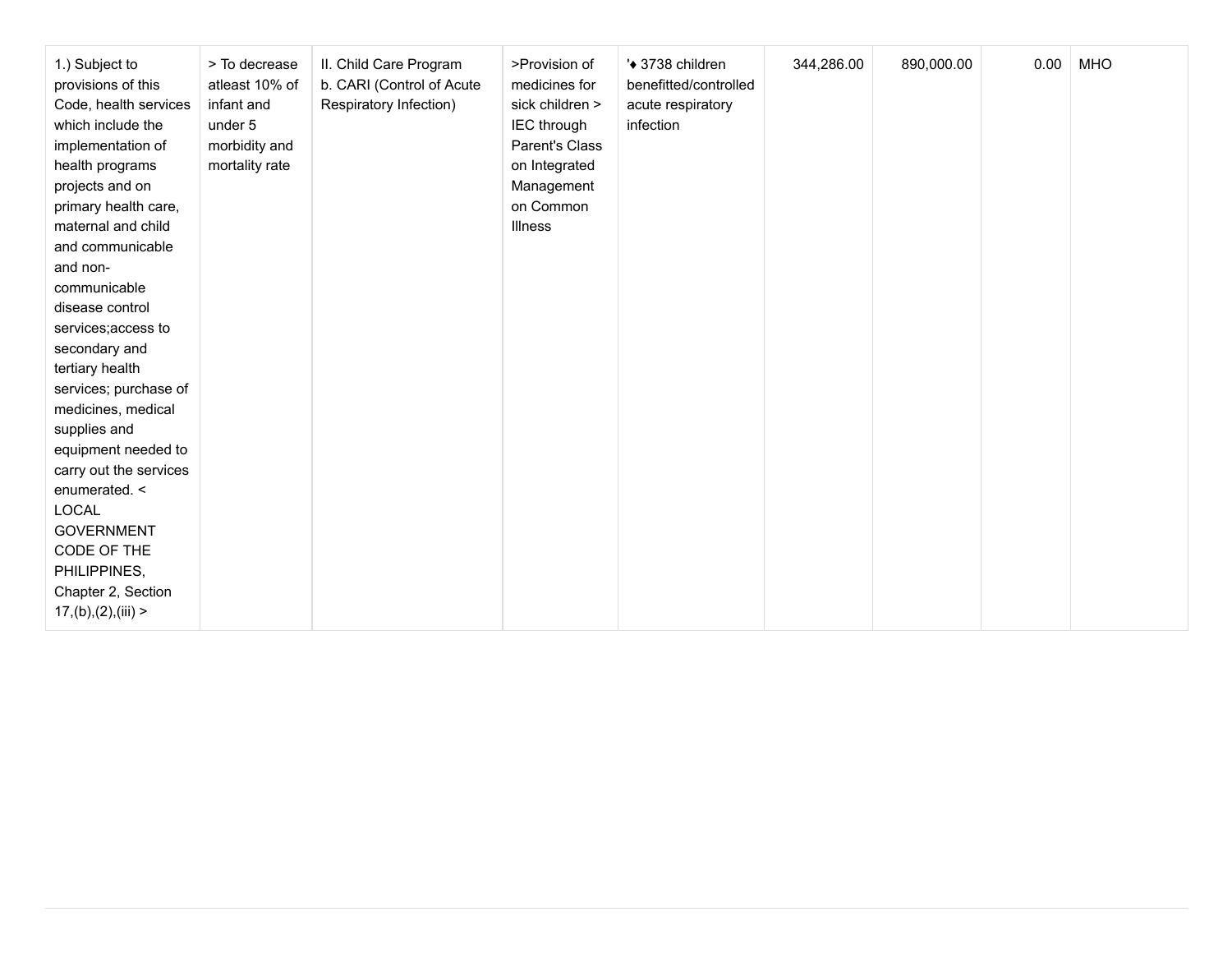| 1.) Subject to<br>provisions of this<br>Code, health services<br>which include the<br>implementation of<br>health programs<br>projects and on<br>primary health care,<br>maternal and child<br>and communicable<br>and non-<br>communicable<br>disease control<br>services; access to<br>secondary and<br>tertiary health<br>services; purchase of<br>medicines, medical<br>supplies and<br>equipment needed to<br>carry out the services<br>enumerated. <<br><b>LOCAL</b><br><b>GOVERNMENT</b><br>CODE OF THE<br>PHILIPPINES,<br>Chapter 2, Section<br>17,(b),(2),(iii) | To decrease<br>atleast 10% of<br>infant and<br>under 5<br>morbidity and<br>mortality rate | II. Child Care Program<br>c. CDD (Control of<br>Diarrhea Diseases) | >Provision of<br>medicines for<br>sick children ><br>IEC through<br>Parent's Class<br>on Integrated<br>Management<br>on Common<br>Illness | '◆ 3740 children<br>patients controlled<br>diarrhea disease | 210,945.00 | 881,280.00 | 0.00 | <b>MHO</b> |
|--------------------------------------------------------------------------------------------------------------------------------------------------------------------------------------------------------------------------------------------------------------------------------------------------------------------------------------------------------------------------------------------------------------------------------------------------------------------------------------------------------------------------------------------------------------------------|-------------------------------------------------------------------------------------------|--------------------------------------------------------------------|-------------------------------------------------------------------------------------------------------------------------------------------|-------------------------------------------------------------|------------|------------|------|------------|
| 2.) Prevalence of TB<br>infectious in women,<br>men and children (<br>Sec 13 Art 2 of<br>Chapter 3 of City<br>GAD Code)                                                                                                                                                                                                                                                                                                                                                                                                                                                  | To treat<br>women, men<br>and children<br>with TB<br>infections                           | <b>Primary Complex</b>                                             | <b>PROVISION</b><br>OF<br><b>MEDICINES</b>                                                                                                | '◆ 40 children with<br>primary complex<br>were treated      | 743,636.00 | 250,000.00 | 0.00 | <b>MHO</b> |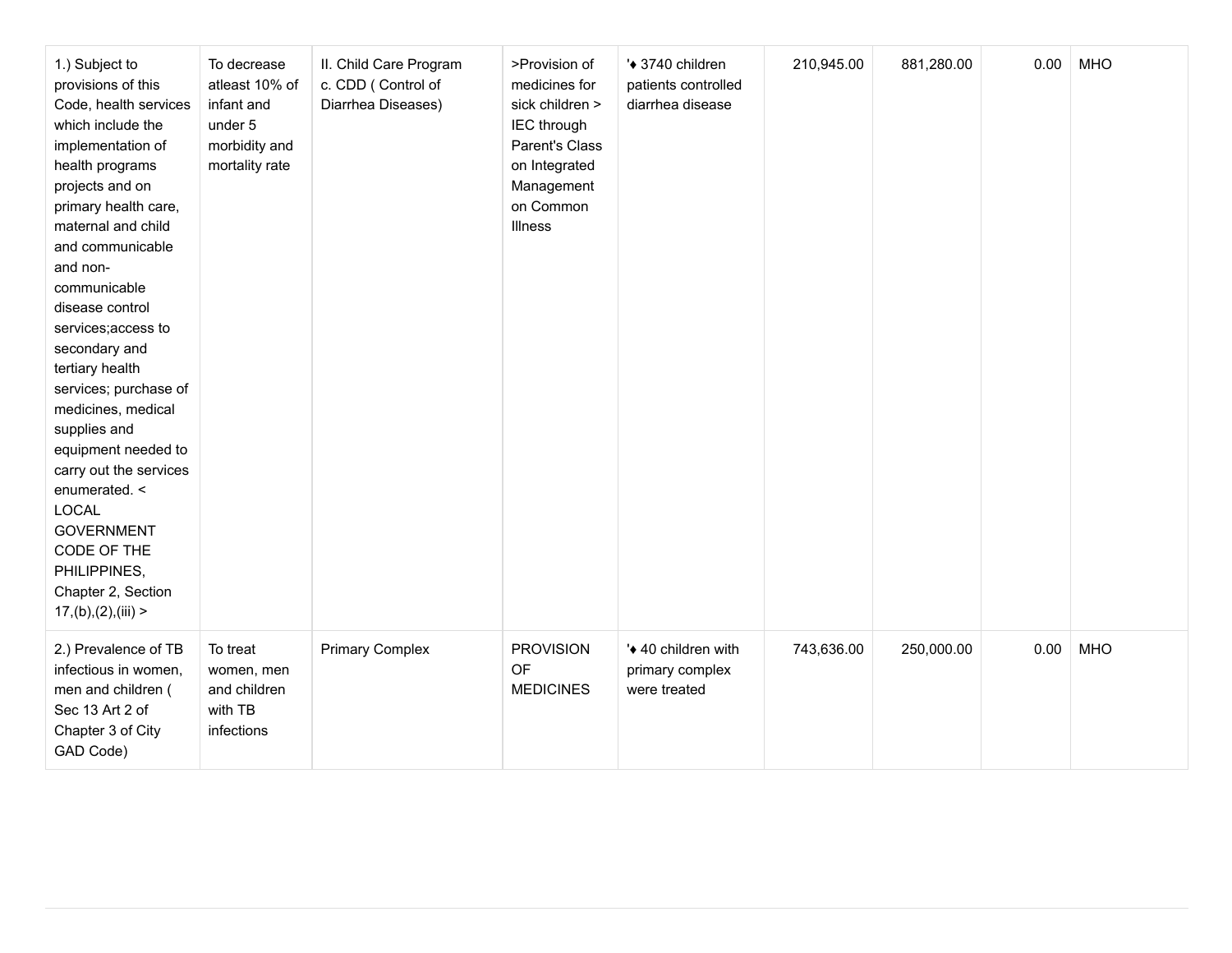| 2.) Prevalence of TB<br>infectious in women,<br>men and children.<br><b>MCW Provision (Sec</b><br>17a 1,2,3,4,5,6,7,10)<br>- Comprehensive<br>health services and<br>health information<br>and education | To decrease<br>incidence of<br>TB infections<br>among men<br>and women<br>children by at<br>least 20% by<br>the end of FY<br>2022. | > National TB Program                | 1. Early<br>diagnosis with<br><b>DSSM</b> and<br>treatment 2.<br><b>Determination</b><br>of MDR-TB for<br>re-treatment<br>cases. | 400 patients treated                                                                                                                      | 3,841,314.04 | 716,500.52 | 0.00 | <b>MHO</b> |
|----------------------------------------------------------------------------------------------------------------------------------------------------------------------------------------------------------|------------------------------------------------------------------------------------------------------------------------------------|--------------------------------------|----------------------------------------------------------------------------------------------------------------------------------|-------------------------------------------------------------------------------------------------------------------------------------------|--------------|------------|------|------------|
| <b>Exponential increase</b><br>of HIV cases in the<br>country; the law<br>mandates STI, HIV<br>and AIDS education<br>and information thru<br>RA 8504                                                     | To increase<br>awareness<br>regarding STI,<br>HIV AIDS and<br>to reduce<br>stigma and<br>discrimination<br>against HIV             | <b>HIV/STI Prevevtion</b><br>Program | Maintained<br>Hygiene Clinic                                                                                                     | '◆ Celebrated World<br>Aids Day; Candle<br><b>Lighting Ceremony</b><br>and conducted HIV<br>counseling and<br>testing to LGBTQ<br>members | 15,763.90    | 258,910.00 | 0.00 | <b>MHO</b> |
| <b>Exponential increase</b><br>of HIV cases in the<br>country; the law<br>mandates STI, HIV<br>and AIDS education<br>and information thru<br>RA 8504                                                     | To increase<br>awareness<br>regarding STI,<br>HIV AIDS and<br>to reduce<br>stigma and<br>discrimination<br>against HIV             | <b>HIV/STI Prevevtion</b><br>Program | Candle<br>Lighting<br>Ceremony                                                                                                   | Conducted 1<br>awareness<br>campaign (August<br>2022)/ All LGBTQ<br>members                                                               | 18,000.00    | 34,200.00  | 0.00 | <b>MHO</b> |
| <b>Exponential increase</b><br>of HIV cases in the<br>country; the law<br>mandates STI, HIV<br>and AIDS education<br>and information thru<br>RA 8504                                                     | To increase<br>awareness<br>regarding STI,<br>HIV AIDS and<br>to reduce<br>stigma and<br>discrimination<br>against HIV             | <b>HIV/STI Prevention</b><br>Program | World's Aids<br>Day<br>Celebration                                                                                               | Conducted 1<br>awareness<br>campaign<br>(December 2022) /<br><b>LGBTQ</b> members                                                         | 18,000.00    | 35,900.00  | 0.00 | <b>MHO</b> |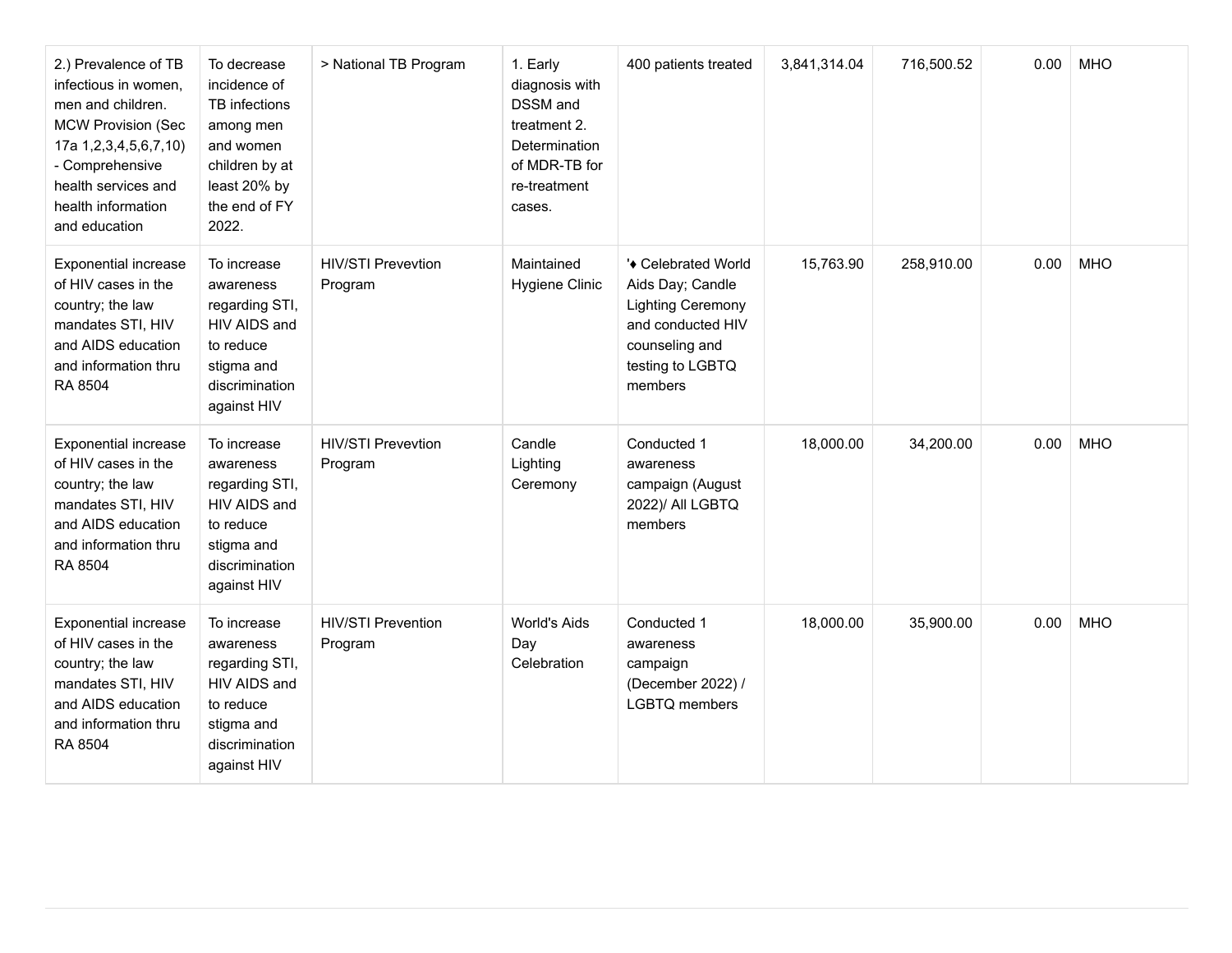| <b>MCW Provision (Sec</b><br>17a 1,2,3,4,5,6,7,10)<br>- Comprehensive<br>health services and<br>health information<br>and education        | > To treat<br>women, men<br>and children<br>with TB<br>infections                                                                                                                                | > National TB Program                                                                | > Celebration<br>of World TB &<br>Lung Month                                                                                                                                     | '53 Brgys.                                                                                                                                                                                                                            | 45,100.00    | 48,000.00  | 0.00 | <b>MHO</b>   |
|--------------------------------------------------------------------------------------------------------------------------------------------|--------------------------------------------------------------------------------------------------------------------------------------------------------------------------------------------------|--------------------------------------------------------------------------------------|----------------------------------------------------------------------------------------------------------------------------------------------------------------------------------|---------------------------------------------------------------------------------------------------------------------------------------------------------------------------------------------------------------------------------------|--------------|------------|------|--------------|
| <b>MCW Provision (Sec</b><br>17a 1, 2, 3, 4, 5, 6, 7, 10)<br>- Comprehensive<br>health services and<br>health information<br>and education | To ensure that<br>children<br>accessed to<br>any<br>appropriate<br>health unit<br>regarding their<br>nutrition<br>related<br>problems<br>including<br>overweight<br>and risk of<br>malnutrition. | 1. Supplemental feeding<br>program 2. Supplemental<br>feeding program in Day<br>Care | 1. Number of<br>children<br>provided hot<br>meals in<br>school/<br>barangay. 2.<br>Number of<br>children<br>enrolled in Day<br>care improved<br>and maintained<br>normal health. | 1. Provided hot<br>meals to children 2.<br>Conduct feeding<br>program inside Day<br>Care. (2, 800<br>children provided<br>with supplemental<br>feeding) 4, Weight<br>and height<br>monitoring of all 0-<br>71 months old<br>children. | 5,040,000.00 | 310,560.84 | 0.00 | <b>MSWDO</b> |
| MCW SEC. 25. Right<br>to Representation<br>and Participation                                                                               | To provide<br>opportunities<br>to women to<br>participate in<br>decision-<br>making and<br>other activities                                                                                      | Organization of Women<br>Groups                                                      | Organization of<br>women                                                                                                                                                         | 12 women's group<br>organized                                                                                                                                                                                                         | 5,000.00     | 8,548.20   | 0.00 | <b>MSWDO</b> |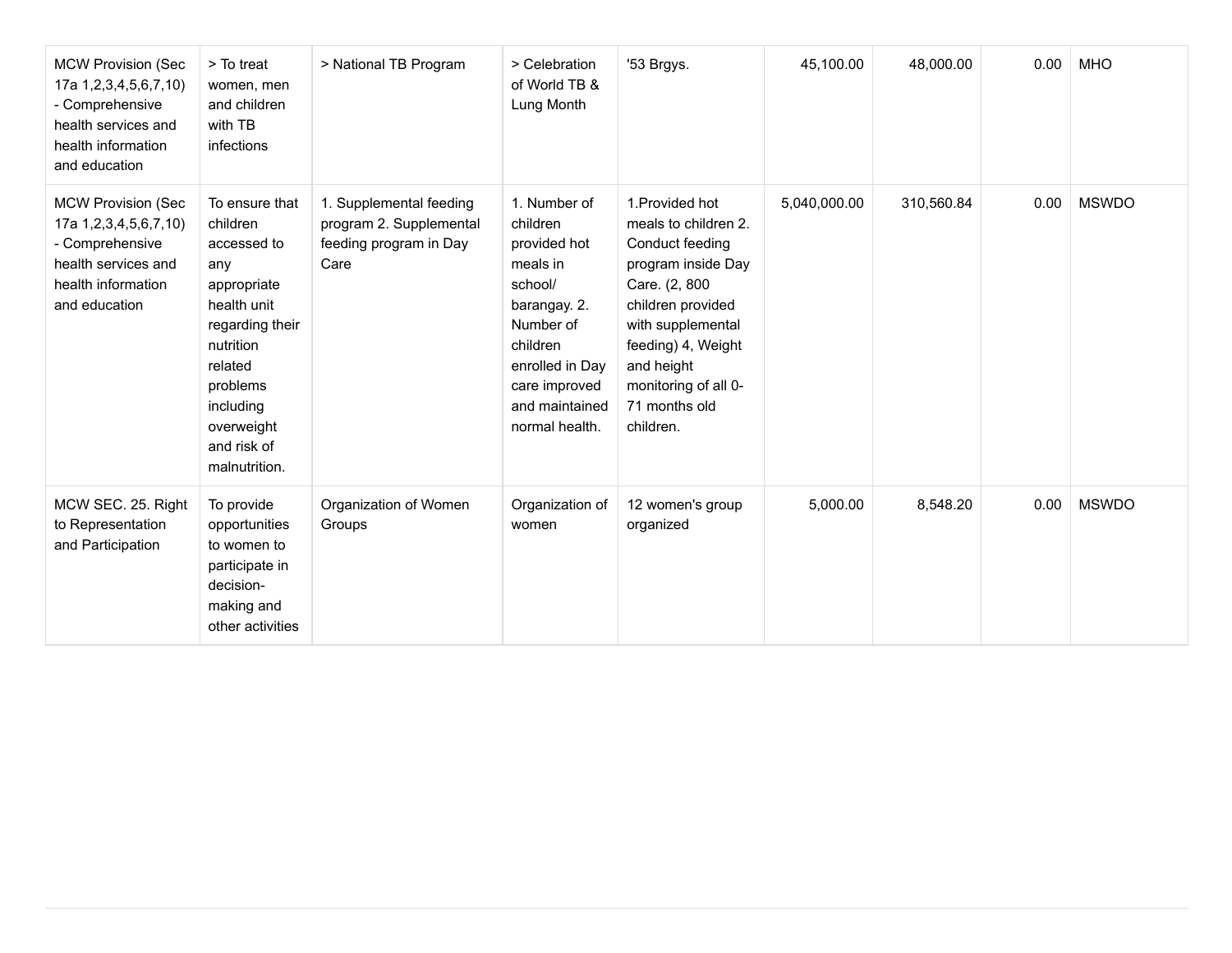| MCW SEC. 30.<br>Women in Especially<br><b>Difficult</b><br>Circumstances<br>SEC. 31. Services<br>and Interventions | To provide<br>services and<br>interventions<br>to women<br>victims of<br>sexual and<br>physical<br>abuse, illegal<br>recruitment,<br>prostitution,<br>trafficking,<br>armed conflict,<br>women in<br>detention,<br>victims and<br>survivors of<br>rape and<br>incest, and<br>such other<br>related<br>circumstances. | WEDC shall be provided<br>with services and<br>interventions as necessary<br>such as, but not limited to,<br>the<br>following:<br>(a) Temporary and<br>protective custody;<br>(b) Medical and dental<br>services;<br>(c) Psychological<br>evaluation;<br>(d) Counseling;<br>(e) Psychiatric evaluation;<br>(f) Legal services;<br>(g) Productivity skills<br>capability building;<br>(h) Livelihood assistance;<br>(i) Job placement;<br>(j) Financial assistance;<br>and<br>(k) Transportation<br>assistance | (a) Temporary<br>and protective<br>custody;<br>(b) Medical and<br>dental<br>services;<br>(c)<br>Psychological<br>evaluation;<br>(d) Counseling;<br>(e) Psychiatric<br>evaluation;<br>(f) Legal<br>services;<br>(g) Productivity<br>skills capability<br>building;<br>(h) Livelihood<br>assistance;<br>(i) Job<br>placement;<br>(j) Financial<br>assistance;<br>and<br>(k)<br>Transportation<br>assistance | All cases were<br>served/ provided<br>necessary services. | 6,024.00 | 15,613.92 | 0.00 | <b>MSWDO</b> |
|--------------------------------------------------------------------------------------------------------------------|----------------------------------------------------------------------------------------------------------------------------------------------------------------------------------------------------------------------------------------------------------------------------------------------------------------------|---------------------------------------------------------------------------------------------------------------------------------------------------------------------------------------------------------------------------------------------------------------------------------------------------------------------------------------------------------------------------------------------------------------------------------------------------------------------------------------------------------------|-----------------------------------------------------------------------------------------------------------------------------------------------------------------------------------------------------------------------------------------------------------------------------------------------------------------------------------------------------------------------------------------------------------|-----------------------------------------------------------|----------|-----------|------|--------------|
| SEC. 24. Right to<br><b>Education and</b><br>Training                                                              | To provide<br>opportunities<br>for women and<br>OSY to<br>acquire<br>knowledge<br>and skills for<br>possible<br>employment.                                                                                                                                                                                          | <b>Practical Skills Training &gt;</b><br>Self-<br>Enhancement/development                                                                                                                                                                                                                                                                                                                                                                                                                                     | 1. group<br>meetings/social<br>preparation 2.<br>preparation of<br>project<br>proposals                                                                                                                                                                                                                                                                                                                   | 400 women                                                 | 6,024.00 | 8,548.20  | 0.00 | <b>MSWDO</b> |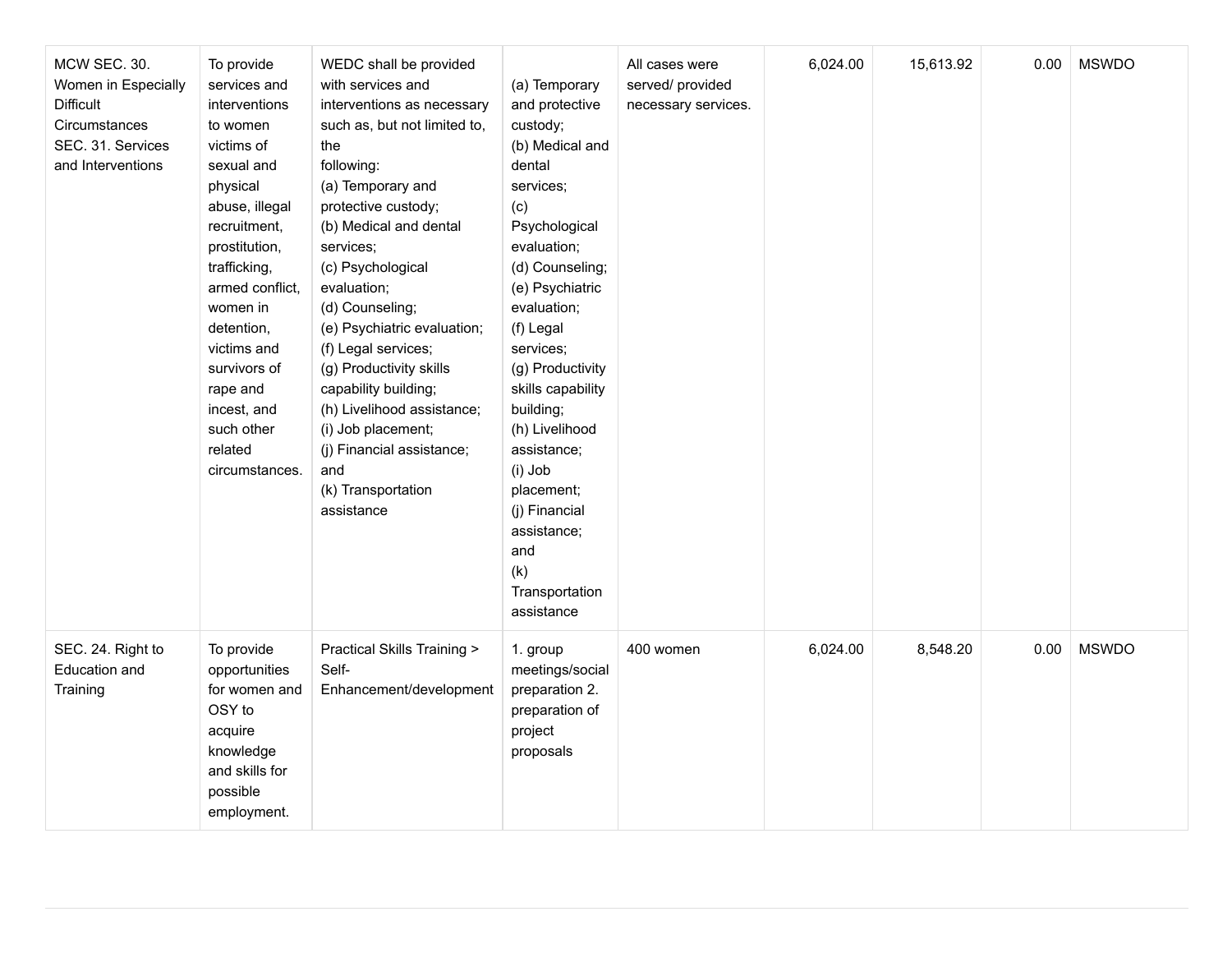| Section 22 (b)(2)<br><b>MCW Establishment</b><br>of Day Care Center                                 | To provide<br>substitute<br>motherhood,<br>comfort and<br>safety to 3-4<br>years old girls<br>and boys. | Early Childhood Care and<br><b>Development Service</b> | Early childhood<br>care and<br>development<br>activities                                                            | >100% of 3-4 years<br>old girls and boys<br>become socially<br>adjusted at the end<br>of December, 2022<br>>Provided<br>substitute mothering<br>to all 3-4 years old<br>children enrolled in<br><b>DCC</b> | 1,513,989.00  | 2,650,762.20  | 0.00 | <b>MSWDO</b> |
|-----------------------------------------------------------------------------------------------------|---------------------------------------------------------------------------------------------------------|--------------------------------------------------------|---------------------------------------------------------------------------------------------------------------------|------------------------------------------------------------------------------------------------------------------------------------------------------------------------------------------------------------|---------------|---------------|------|--------------|
| Section 27 (d) Social<br><b>Protection Health</b><br>Insurance program<br>for indigents.<br>RA 9994 | To provide<br>Social Pension<br>to indigent<br>senior citizens                                          | <b>Provision of Social</b><br>pension.                 | Social Pension<br>to Indigent<br>Senior citizen.                                                                    | 2133 Female<br>Indigent Senior<br>Citizens were<br>provided Social<br>Pension.                                                                                                                             | 12,798,000.00 | 66,815.56     | 0.00 | MSWDO/OSCA   |
| Sub-total                                                                                           |                                                                                                         |                                                        | 32,955,096.78                                                                                                       | 12,008,507.23                                                                                                                                                                                              | 500,000.00    |               |      |              |
| Total A (MOEE+PS+CO)                                                                                |                                                                                                         |                                                        |                                                                                                                     |                                                                                                                                                                                                            |               | 45,463,604.01 |      |              |
| <b>ORGANIZATION-FOCUSED</b>                                                                         |                                                                                                         |                                                        |                                                                                                                     |                                                                                                                                                                                                            |               |               |      |              |
| <b>Gender Issue</b>                                                                                 |                                                                                                         |                                                        |                                                                                                                     |                                                                                                                                                                                                            |               |               |      |              |
| Low level of<br>knowledge of of<br>Municipal GFPS and<br>Barangay GFPS on<br>GAD mainstreaming.     | To capacitate<br>both Municipal<br>and Barangay<br>GFPS on<br>Gender and<br>Development.                | <b>Capacity Development</b><br>Program                 | Attend<br>Seminar/<br>workshop on<br>Gender and<br>Development                                                      | 100% members of<br>Municipal GFPS are<br>capacitated by the<br>end of December<br>2022.                                                                                                                    | 0.00          | 0.00          | 0.00 | <b>GFPS</b>  |
| <b>GAD Mandate</b>                                                                                  |                                                                                                         |                                                        |                                                                                                                     |                                                                                                                                                                                                            |               |               |      |              |
| Low level of<br>knowledge of of<br>Municipal GFPS and<br>Barangay GFPS on<br>GAD mainsteaming.      | To capacitate<br>Barangay<br>GFPS on<br>Gender and<br>Development.                                      | Review of GAD Plan and<br><b>Budget</b>                | Provide<br>technical<br>assistance to<br>barangay<br>GFPS on GAD<br>mainstreaming,<br>GAD planning<br>and budgeting | 100% of barangay<br>GPFS members are<br>capacitated on GAD<br>planning and<br>Budgetting.                                                                                                                  | 0.00          | 6,778.24      | 0.00 | <b>GFPS</b>  |